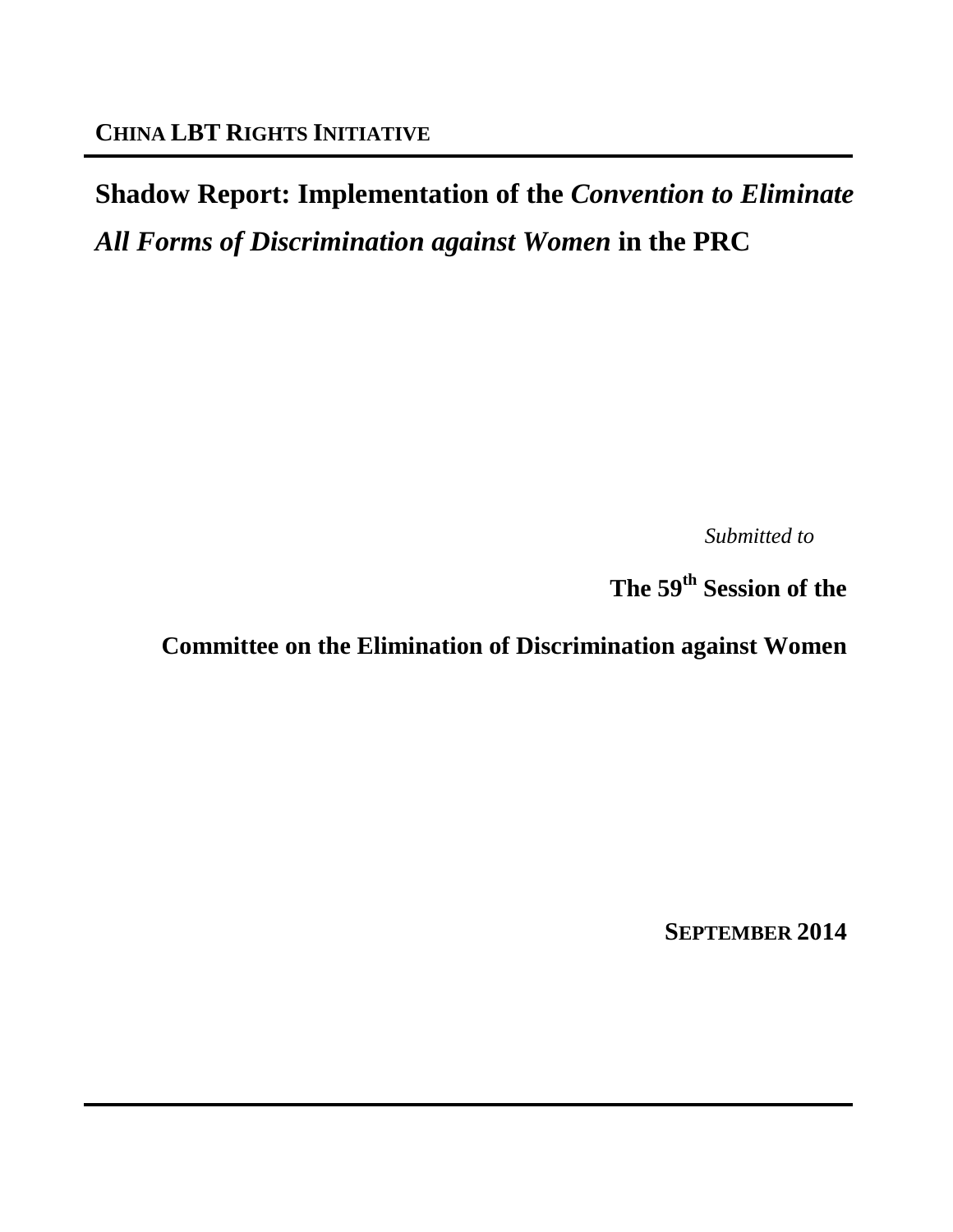# **TABLE OF CONTENTS**

## **EXECUTIVE SUMMARY**

Despite positive action on the part of the government in recent years, discrimination against women and girls on the basis of sexual orientation, gender identity, and gender expression pervades mainland Chinese society. 1 In the following pages, this report will seek to describe the challenges faced by women in sexual and gender minorities<sup>2</sup> and provide recommendations for addressing these issues. This report will consider four main areas directly impacting the lives of LBT women in China: Laws and policies, including official definitions of discrimination; social conventions and stereotypes; healthcare; and violence against women based on sexual orientation and gender roles. It is the authors' express hope that in their consideration of this report, the Committee will urge the Chinese government to take the following measures:

- 1. Pass national laws and policies that clearly define sex- and gender-based discrimination and contain specific provisions prohibiting discrimination on the grounds of sexual orientation, gender identity, and gender expression (**Arts. 2**, **15**, and **16**). This includes taking the following measures:
	- Develop comprehensive anti-discrimination mechanisms and state agencies that promote equality; improve.
	- Strengthen collection of sex/gender disaggregated statistics and data, and be made easily available to citizens and members of civil society.
	- Support the role of NGOs in representing stakeholder groups in public policy dialogue and decision-making.
- 2. Eliminate sex- and gender-based stereotyping in educational institutions, places of employment, and the media (**Arts. 5**, **10**, and **11**), and strengthening mechanisms to hold state agencies and enterprises accountable for infringement. This includes the following measures:
	- Ensure universal access to comprehensive sexuality education that promotes values of respect for human rights, tolerance, gender equality and non-violence for all, in and out of schools.
	- Remove references to gender on educational certificates
	- Revise and amend any medical, psychological, or other professional educational content that does not conform to principles of gender equality or pathologizes homosexuality.
- 3. Acknowledge and respond to the healthcare needs of women in sexual and gender minorities (**Art 12**). This includes the following measures:
	- Fully depathologize homosexuality.

 $\overline{a}$ 

Bring an end to coercing women in sexual or gender minorities to undergo psychiatric treatment,

<sup>1</sup> In this report the term "China" shall refer to the mainland territories of the People's Republic of China, excluding the Special Administrative Regions of Hong Kong and Macau.<br><sup>2</sup> In this report the term "women in sexual and gander minor

In this report the term "women in sexual and gender minorities" shall include lesbian, bisexual, and transgender women; the term "LBT women" will also be used.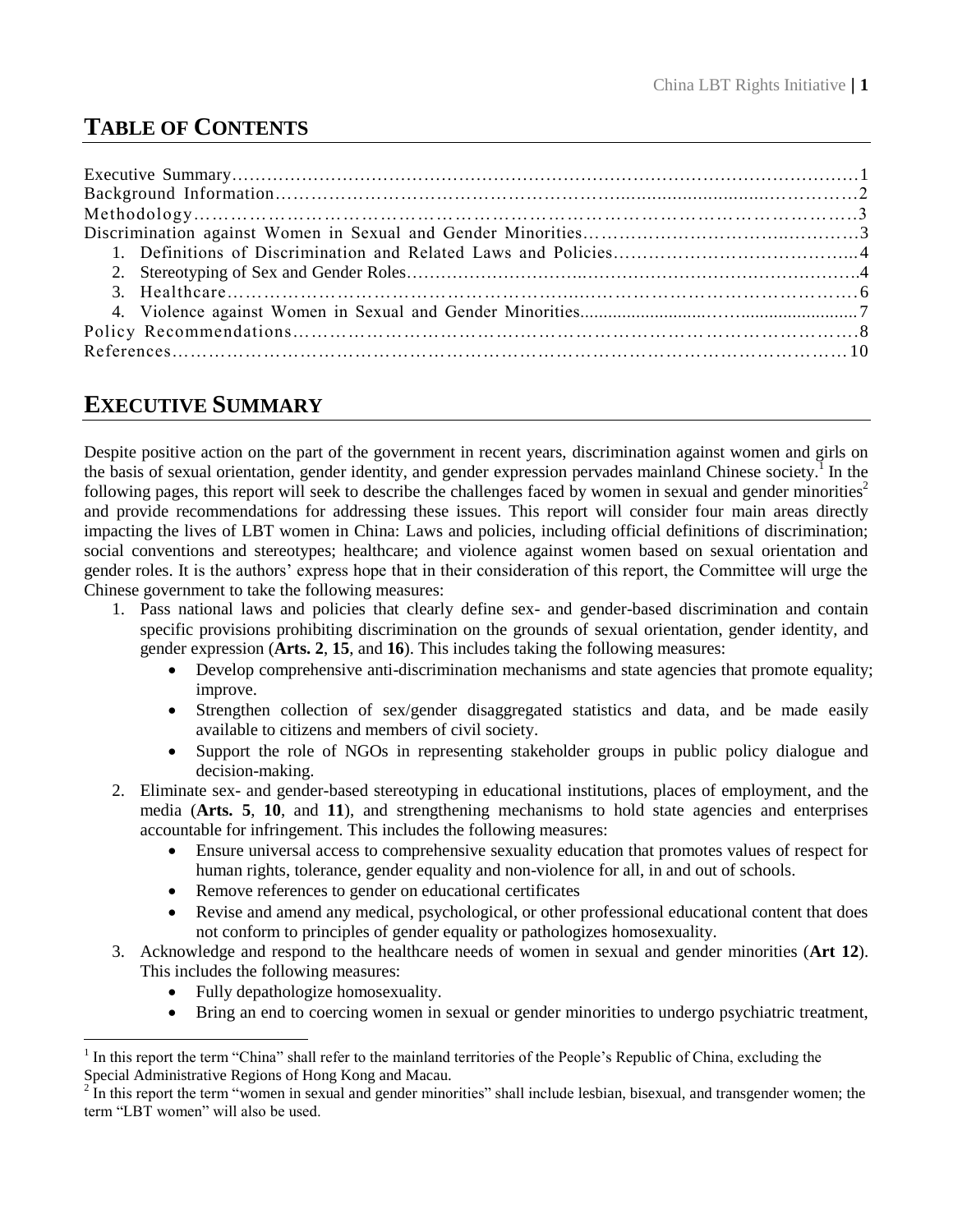including "conversion therapy."

- Ensure women are not denied or given different treatment on the basis of their marital status or sexual orientation.
- Remove the systematic obstacles preventing transwomen from receiving medical attention.
- Make psychiatric treatment publicly available to women in sexual or gender minorities.
- 4. Create coordinated multi-stakeholder mechanisms to bring an end to violence against women in sexual or gender minorities perpetrated within the family, in schools, places of employment, public areas, and state agencies. This includes the following measures:
	- Include all women, and specifically LBT women, in legislative processes to pass anti-domestic violence laws, and incorporate broad definitions of "family" into such laws to ensure protection for women in non-traditional relationships, e.g. homosexual partnerships.
	- Build mechanisms within the education system and workplaces to prevent sexual harassment and bullying.
	- Improve the abilities of state agency employees and service providers to appropriately respond to cases involving violence on the basis of sexual orientation or gender identity, including instruction in how to avoid intentional or unintentional secondary victimization.
	- Abolish the "Custody and Education" system which is against the Constitution and punishes transgender women sex workers overwhelmingly.

This report will focus on identifying and analyzing policy recommendations to address discrimination against women on the basis of sexual orientation, gender identity, and gender expression. This report is prepared by China LBT Rights Initiative, a coalition of Chinese LBT Women NGOs. The contents are based on the research and documentation of theses community-based groups, in consultation with other activists and experts. The report is the first of its kind to be submitted to the CEDAW Committee on behalf of Chinese LBT NGOs.

### **BACKGROUND INFORMATION**

 $\overline{a}$ 

The CEDAW Committee has previously recognized varying forms of sex- and gender-based discrimination in its General Recommendations No. 27, 28, and 29<sup>3</sup> Specifically, these Recommendations have identified discrimination on the basis of sexual orientation, gender identity, gender expression, non-traditional family forms, to be present throughout China. Following this, the Chinese government submitted its Combined  $7<sup>th</sup>$  and  $8<sup>th</sup>$ Periodic Report in 2012. Since 2010, the Chinese Women's Research Society has worked with over ten women's rights NGOs to submit shadow reports on CEDAW implementation in China. However, the Periodic Report and concomitant shadow reports have failed to mention issues faced by women in sexual and gender minorities.

At the same time, some progress has been made in recent years to reduce discrimination against LBT women. First, certain discriminatory policies have been repealed and new, rights-protective policies have passed. For example, in 2011, policies on blood donation were revised to remove the prohibition against donations from LBT women. Other policies issued by the Public Security Ministry now permit transgender individuals to change the gender assignations on their identity documents following sexual reassignment surgery, including their national identification cards. Second, non-stereotyped images of women in sexual and gender minorities have begun to emerge in some media platforms and educational materials. Some educational institutions and civil society organizations have provided comprehensive sexual education to youth that includes information on sexual and gender diversity and equality. Third, increased attention has been paid to healthcare issues relating to women in

 $3$  General Recommendation 27 (13): "Discrimination experienced by older women is often multidimensional, with the age factor compounding other forms of discrimination based on gender…sexual orientation and gender identity…" G28 (18):

<sup>&</sup>quot;The discrimination of women based on sex and gender is inextricably linked with other factors that affect women such as race…sexual orientation and gender identity."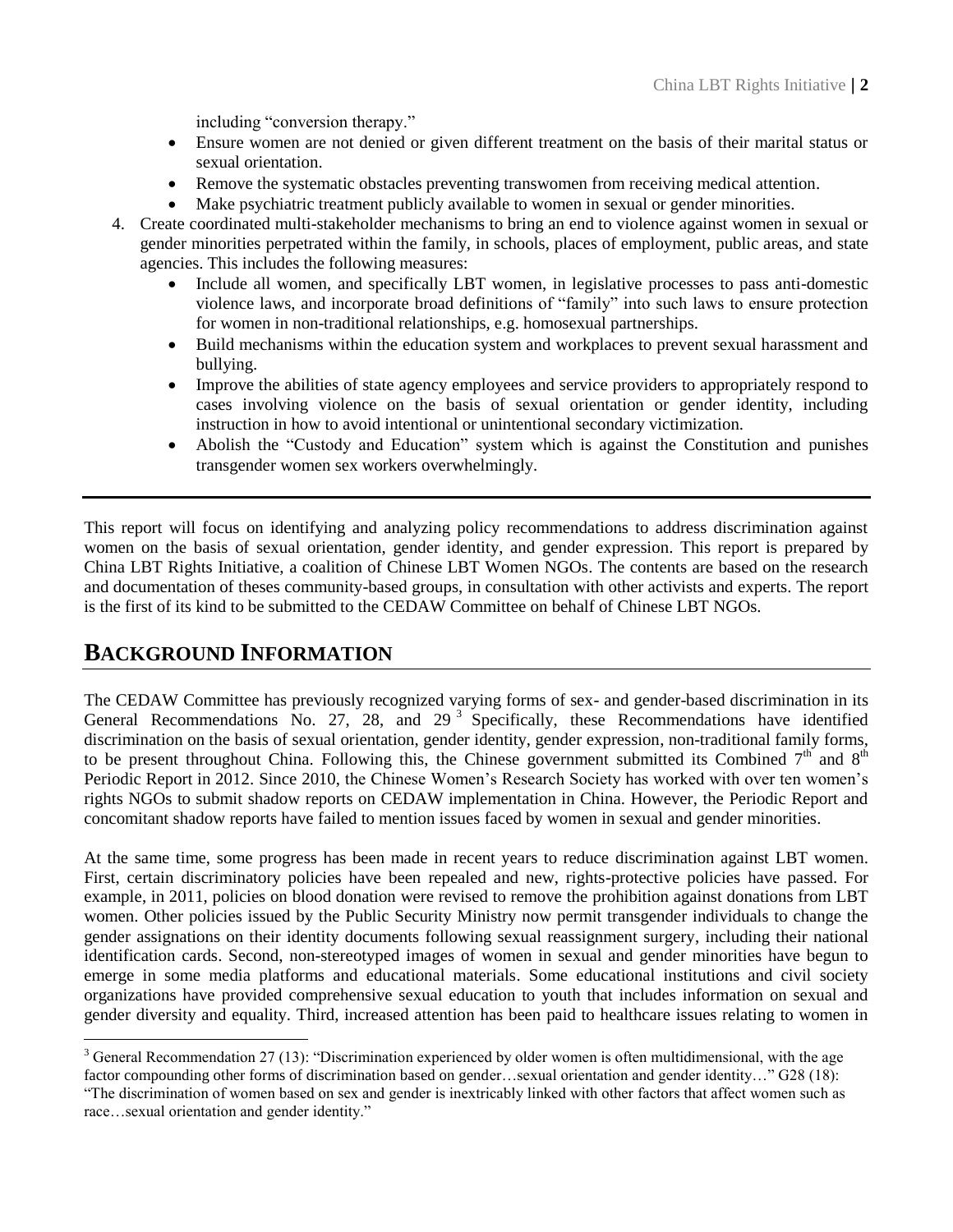sexual and gender minorities. In 2010 and 2013, the Centers for Disease Control and Prevention cooperated with the Beijing-based lesbian rights organizations to provide gynecological examinations to several hundred lesbians to improve medial services available to this community. Fourth, meaningful progress in terms of combating domestic violence was made by local legislation tors in Zhejiang Province and Changchun city by expanding the scope of family members to include "other members of the family." In some areas, police respond to requests for help from LBT women suffering from domestic violence.

At the level of international engagement, Chinese government representatives began to more proactively solicit the calling for equality for sexual and gender minorities. For example, in the 2013 Universal Periodic Review, China accepted recommendations from the Irish and Dutch delegations<sup>4</sup> on comprehensive rights-protective legislation to combat discrimination against minority groups in the Hong Kong Special Administrative Region (SAR) and the Macau SAR. At the 2013 Asia and Pacific Population Conference, the Chinese delegation voted to oppose violence on the basis of sexual orientation and identity.<sup>5</sup> Finally, in 2014, during review of the implementation of the "International Covenant on Economic, Social and Cultural Rights" (CESCR), Chinese government representatives received information on the challenges faced by sexual and gender minorities within the Hong Kong and Macau SARs, as well as policy recommendations.<sup>6</sup>

However, in spite of the aforementioned progress, the authors of this report remain deeply troubled by pervasive discrimination on the basis of sexual orientation, gender identity, and gender expression that continues to adversely impact the lives of LBT women in China. It is the authors' position that there is urgent need for strong measures to be taken to address these myriad issues.

## **METHODOLOGY**

The observations and recommendations in the sections to follow are based on extensive primary and secondary research initiatives conducted by China LBT Rights Initiative and other collaborators. In particular, this report is based on the findings of the following sources:

- Publications and reports by groups working in the area of Chinese sexual and gender minority rights from 2005 to 2014, including the UNDP report, *Being LGBT in Asia: China Country Report* (2014). For other source materials, please see the "References" section of this report.
- Documentations of the discrimination affecting LBT women in China published by groups working in the area of Chinese LBT rights from 2012 to 2013.
- Media reports written on the issues of LBT women in China from 2011 to 2013.

This report now turns its attention to the identification and analysis of the challenges facing Chinese LBT women in four major areas, along with recommended legislative and policy responses to these issues. In the interest of improving the implementation of CEDAW in China, the authors hope the Committee will use its discretion to take the results of this report into account in future Concluding Observations and General Recommendations.

### **DISCRIMINATION AGAINST WOMEN IN SEXUAL AND GENDER MINORITIES**

 $\overline{a}$ <sup>4</sup> See United Nations Office of the High Commissioner for Human Rights Universal Periodic Review (Second Cycle) for China, available at: http://www.ohchr.org/EN/HRBodies/UPR/Pages/CNSession17.aspx.

<sup>5</sup> ESCAP: Report of the Sixth Asian and Pacific Population Conference, Bangkok, Feb. 2014,p5,71 and 84:

http://www.unescap.org/sites/default/files/SDD\_PUB\_APPC6-Report-20140403.pdf.

<sup>6</sup> See the United Nations Office of the High Commissioner for Human Rights: *International Covenant on Economic, Social, Cultural Rights* Resources and Documents:

http://tbinternet.ohchr.org/\_layouts/treatybodyexternal/SessionDetails1.aspx?SessionID=820&Lang=zh.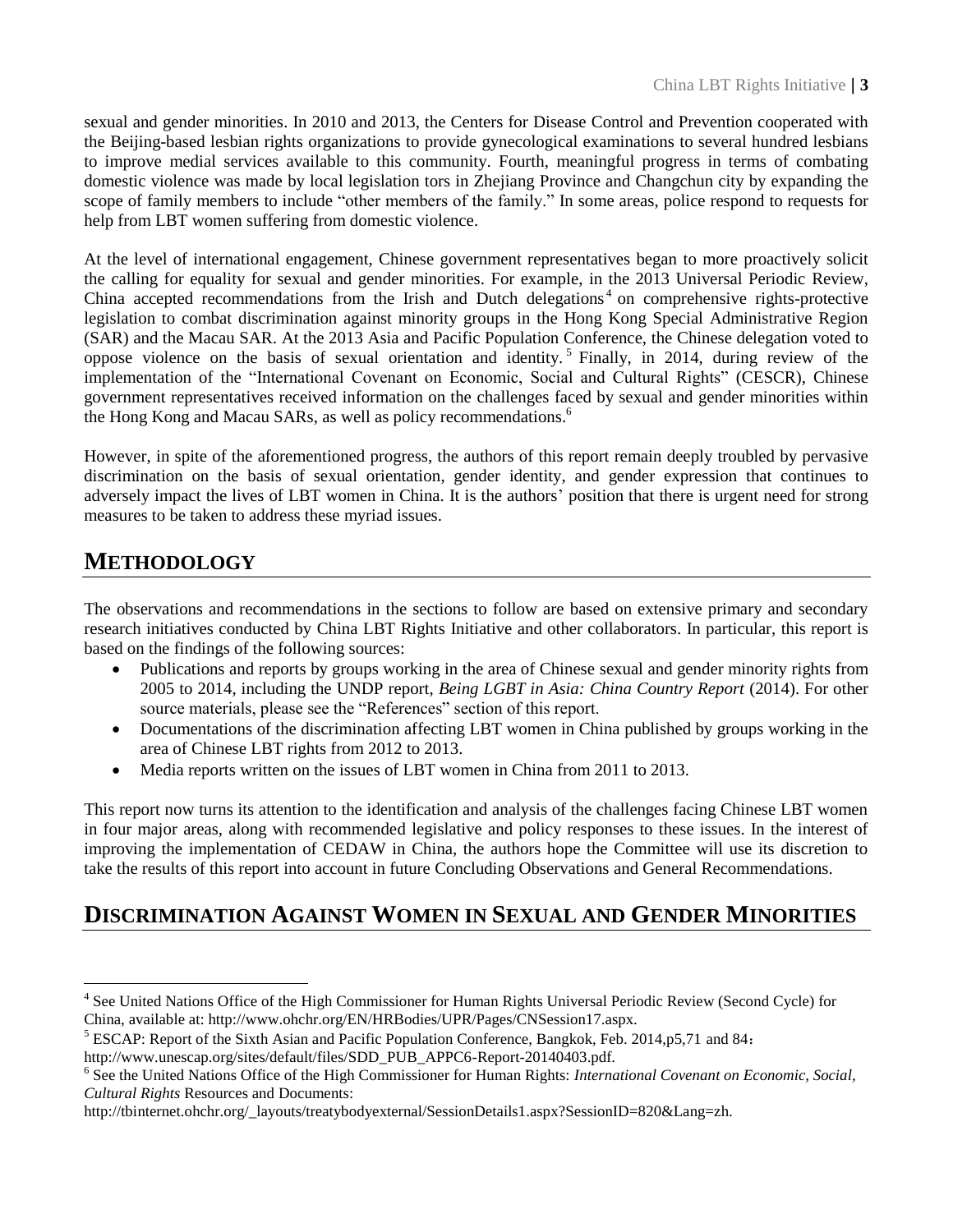#### **1. Definitions of Discrimination and Related Laws and Policies (Arts. 2, 15, and 16)**

To date, Chinese laws and policies lack a clear definition of discrimination against women. Provisions that do make reference to discrimination are often scattered across different laws, and lack specificity in both substance and proposed mechanisms for implementation. These laws also reflect the sexist and heteronormative attitudes prevalent in Chinese society. As a result of vague definitions of discrimination and poorly enforced laws and policies, the rights and interests of women in sexual and gender minorities are all too often neglected or abused, preventing these individuals from fully engaging in the spheres of politics, economics, culture, and family and private life. Further, when inevitably confronted with discrimination, the lack of legal remedies makes it nearly impossible to effectively advocate for their rights or escape repeated victimization.

**Discrimination against LBT women in committed unions.** LBT women in committed partnerships lack recourse to enjoy significant civil and human rights, including rights to property, inheritance, child custody, and hospital visitation. In China, this particular issue becomes even more damaging as rights that are associated with the household registration (*huji*) system are also denied to LBT women in committed partnerships. In rural areas, women in non-traditional partnerships are prevented from exercising landholding rights or have new land allocated to them with the growth of their households. In urban areas, non-local parties in LBT relationships are prevented from applying for residence status on the basis of their partner's status or jointly held assets, making it impossible for them to purchase property or even a car.<sup>7</sup> LBT women who have married abroad are similarly unable to have the validity of their unions recognized, resulting in difficulties such as being unable to apply for a spousal visa for the non-Chinese spouse.

**Discrimination against exercising reproductive rights.** Women in sexual and gender minorities also face severe challenges in realizing their reproductive rights. The Family Planning or "one-child" policy and related regulations on childbearing and adoption in China effectively prevent unmarried women or women in nontraditional households from registering or adopting their children in the vast majority of cases.<sup>8</sup> Subsequently, women's reproductive rights significantly restricted or eliminated.

**Discrimination against LBT-area NGOs.** NGOs seeking to represent women in sexual and gender minorities are currently unable to officially register as nonprofit organizations. This directly impacts the ability of these groups to act as effective advocates of the LBT community, as they are barred from engaging in international or national debate and dialogue on public policy and social affairs; advocating for policies that promote gender equality; and organizing public education campaigns. The lack of proper legal status also restricts the operational capacity of these groups to raise funds, attract human resources, and provide critical legal, psychological, and other services to the LBT community. These groups are frequently forced by the government to shut down, relocate, or otherwise interrupt the provision of services, adversely impacting the relationship of these groups with the communities they seek to serve.

#### **2. Stereotyping of Sex and Gender Roles (Arts. 5, 10, and 11)**

 $\overline{a}$ 

Film, television, and other media featuring non-traditional sexual and gender norms continue to face severe

<sup>7</sup> For example, see Shanghai's housing purchase restrictions as provided in Art 7 of the *Opinions on Shanghai's Implementation of the State Department Office Notice on Issues Concerning Further Improvements on Real Estate Market Regulations* relating to household restrictions, available at:

http://www.shanghai.gov.cn/shanghai/node2314/node2319/node12344/u26ai24580.html.

<sup>&</sup>lt;sup>8</sup> For example, Guangrao County, Shandong Province's provisions relating to household registrations for newborn infants provide that parents or guardians need to provide at least four of the documents mentioned below and the approval of the household registration administration department of the County public security bureau: residence household booklet; birth certificate; *Shandong Planned Reproduction Services Manual* or reproduction certificate; marriage license of parents, parents' and children's passports or travel permit (for children who were born overseas and hope to return to China and register household status); adoption certificate or adoption notarial certificate (for adopted orphans and abandoned infants).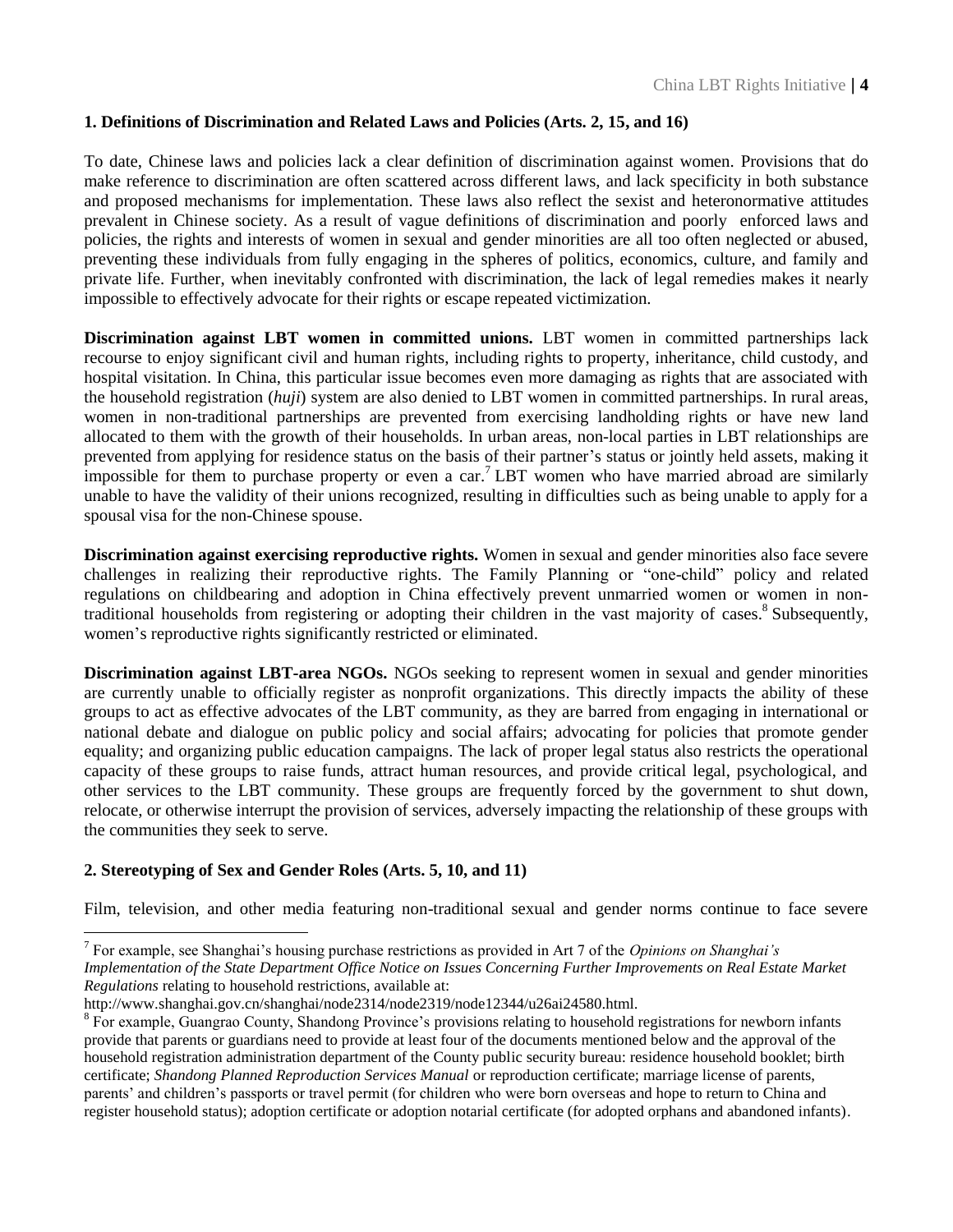censorship in China.<sup>9</sup> Media portrayals of gender roles and sexual relations, including in classrooms and the workplace, remains essentially sexist and homogeneous. The diversity of human sexuality and lifestyle choices is ignored in favor of a heteronormative perspective, especially with regards to marriage. This leads to infringement of the rights of women in the public space, as sexist and heteronormative attitudes are cultivated in their fellow citizens in all spheres of life. Their rights to inclusive education and employment opportunities, as well as enjoyment of common resources, are therefore infringed.

According to a survey performed by Common Language in eight difference communities in selected cities in China, women in sexual and gender minorities have been adversely impacted by the following forms of discrimination on the basis of the stereotyping of gender sex and gender roles:

- Women and girls who behave or dress in a gender-neutral or masculine manner frequently reported being ridiculed, insulted, bullied, or forced to change their appearance, and are thereby faced expropriation of their personal autonomy and rights to self-expression. Recorded examples include:
	- o Instructors in schools punished female students who violated normative gender expression by taking away awards or scholarships; lowering their scores or grades; forcing them to orally conduct self-criticisms in public on the topic of "Why I should not be a homosexual"; or compelling them.
	- o Employers refused to hire females who violated normative gender expression, or dismissed them from positions after they had been hired. In particular, employers from government agencies, state-owned enterprises, and schools discriminate against candidates or employees on the basis of sex and gender stereotypes.

Staff at public restrooms and other facilities denied access to females who violated norms of gender expression, often reprimanding them on the basis of their "unconventional" appearances.School officials, employers, and authorities in public spaces often exhibited signs of prejudice or engaged in discrimination against women and girls suspected of being homosexual or otherwise violating norms of gender expression. Occasionally, officials would act on these prejudicial attitudes and infringe upon the rights, interests, and/or physical health of these women and girls.

- Women in sexual and gender minorities were frequently forced to enter heterosexual marriages or to be shunned by their families and communities. This is a direct result of the ongoing influence of Chinese traditional patriarchal norms that are perpetuated in contemporary social conventions, laws and policies, and media platforms. Specifically, these norms harm LBT women by dictating near-universal marriage of women; recognizing only heterosexual unions, and dominance of the model of the nuclear family unit. Recorded examples of these phenomena include:
	- o Women who married late, or never married, faced social pressure and censure that far exceeded that faced by male counterparts. This manifested itself most commonly in the well-known, severely judgmental attitudes of the media and social mainstream towards "leftover women," a prejudicial discourse that is legitimized by state media sources in the guise of attempting to "look after" women who avoid marriage or marry late.
	- o The ongoing influence of the traditional, Confucian concept of "carrying on the family line" has pressured countless numbers of male homosexuals to enter into heterosexual unions – often with women who are unaware of the reality of their legal husband's sexual orientation or status, or women who are themselves members of sexual or gender minorities. Scholars estimate there are

 $\overline{a}$ 

<sup>9</sup> For relevant state regulations and policies, see Art 15 of the *Notice of the Implementation Plan for Strengthening Radio, Film and Television Broadcast and Improving the Ideological and Moral Construction of Minors* published by the State Administration of Press, Publication, Radio, Film and Television of the People's Republic of China, available at: http://www.sarft.gov.cn/articles/2007/02/27/20070914165147430512.html, and Art 5 of the *Notice on the Provisional Regulations Concerning Appraising Obscene and Sexual Voicemails* published by the General Administration of Press and Publications, available at: http://chinacopyrightandmedia.wordpress.com/2005/01/31/provisional-regulations-concerningappraising-obscene-and-sexual-voicemails/.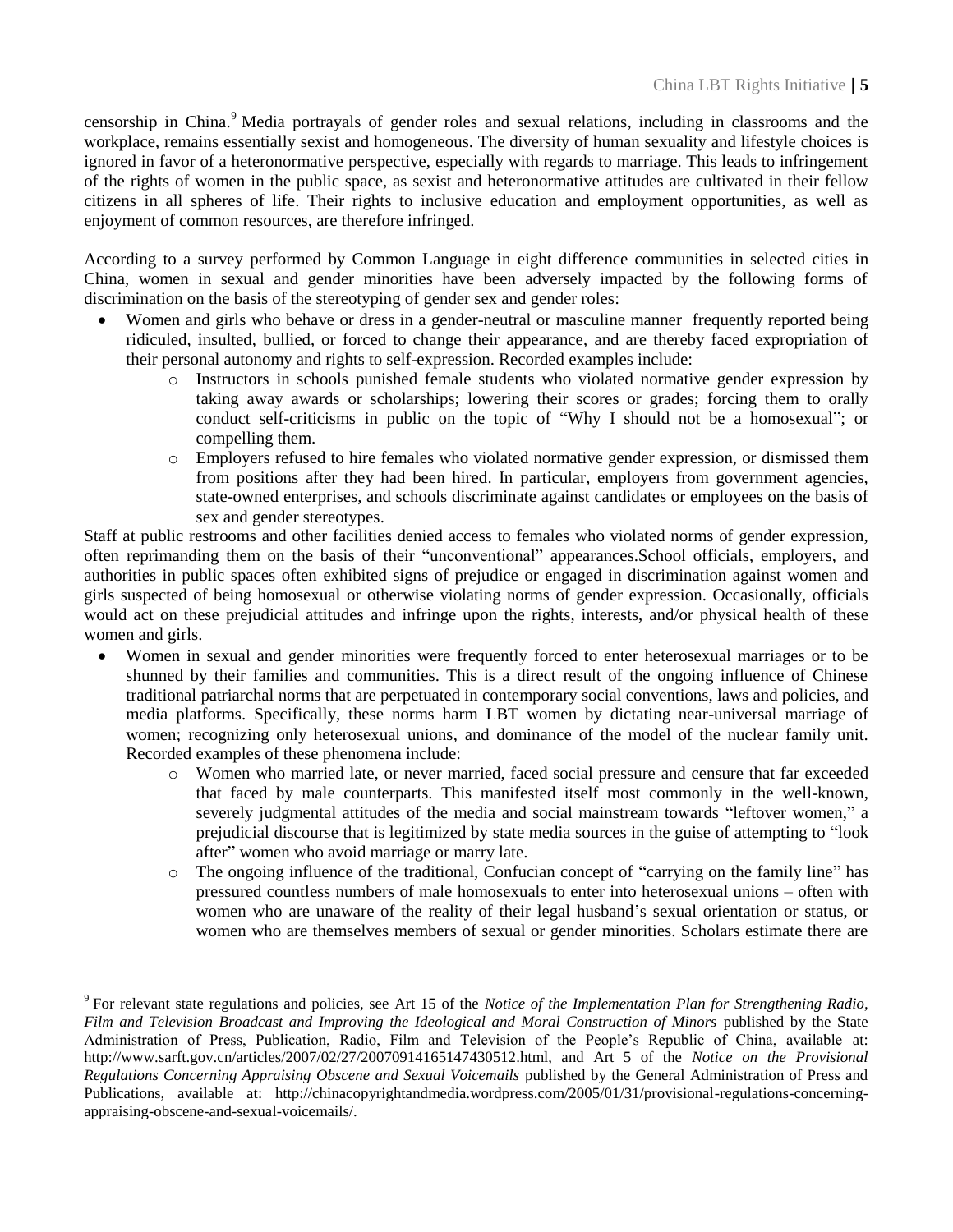millions of such "gay wives"<sup>10</sup> in contemporary China, and that the women in these marriages face considerable risks to their rights and interests in the fields of economics, health, and sexuality. It is also often difficult, if not impossible, for these women to protect their lawful rights and interests to joint property, inheritance, and child custody in instances where the marriage ends or their spouse dies.

#### **3. Healthcare (Art. 12)**

 $\overline{a}$ 

While important steps have been taken to depathologize homosexuality in China, there is still much that needs to be done. For example, the latest edition of the *Chinese Classification of Mental Disorders* published in 2000 still contains some provisions on homosexuality and bisexuality in the chapter on "Ego-dystonic Sexual Orientation." Some mental health workers, policymakers, and educators continue to view homosexuality as a type of mental disorder,<sup>11</sup> and some medical textbooks and other instructional materials – including content on the qualifying exams to receive a license to practice medicine – persist in categorizing homosexuality as a disorder or "sexual perversion." <sup>12</sup> In addition, some psychologists and psychiatrists continue to claim that homosexuality may be "cured," and will often attempt to conduct "sexual orientation conversion therapy" on LBT women, who are often committed to psychiatric institutions advertising such services after being coerced by their families.

**Mental health risks.** Homophobia and homophobic attitudes pose serious threats to the mental health of women and girls in sexual and gender minorities. According to an online survey of 421 middle and college students conducted in 2012 by Aibai with UNESCO support on school bullying related to student sexual orientation or gender identity, 57% of the female students reported they had been victims of verbal abuse at school. This exceeded the reported percentage of male victims of verbal abuse by 27 percentage points. Among the students reporting being the victims of verbal abuse, 16.5% of females and 11.5% of males respectively reported that the bullying led them to abuse alcohol; 11.5% of females and 7% of males reported that the abuse had led them to engage in acts of self-harm. 35% of female victims of verbal abuse at school reported experiencing feelings of depression. In the November 2005 health survey of lesbians in Beijing conducted by Common Language, 46.6% of the 176 survey respondents reported they had previously had suicidal thoughts, with 16.5% going on to actually attempt suicide. In spite of these chilling statistics, however, there has yet to be any official recognition of the mental health needs of LBT women in China, much less any commitment of public resources to provide badly needed mental health services.

**Reproductive health services.** Access to reproductive health services is differentiated and excluded on the basis of marital status and sexual orientation. Women in sexual and gender minorities are often denied to receive the health services such as some gynecological examinations which suppose exclusively offer to "married women". If unmarried women chose to have children, they may be unable to access healthcare resources. Further, due to erroneous beliefs that LBT women are not at risk for transmission of HIV/AIDS, these women are often denied

 $10$  This estimation was provided by renowned Chinese scholars Zhang Beicun and Liu Dalin, et al. For information relating to issues relating to LBT women in legal heterosexual unions, see "What are 'Gay wives?'", available at: http://www.chinagad.org/Infor/ShowArticle.asp?ArticleID=11021, and other articles addressing this issue on the same Gender and Development in China website, available at: http://www.china-gad.org/Index.html.

<sup>&</sup>lt;sup>11</sup> Beijing Aizhixing Institute of Health Education, "Depathologization of Homosexuality: Related Documents" (Beijing, 2006): p. 17.

<sup>&</sup>lt;sup>12</sup> Sexual minority groups have discovered at least 13 homophobic publications. These include: *Life Lessons*, published by People's Education Press; *Mental Health Education for University Students*, published by Guangdong Higher Education Press; *Readings on Reproductive and Health Education for University Students* published by Nanjing Linye University Press; *Psychological Counselling (Basic)* published by Ethnic Publishing House; et al. For more information, see: United Nations Development Programme and the U.S. Agency for International Development, *Being LGBT in Asia: China Country Report* (Bangkok, 2014): p. 36, "Survey on Errors and Stigmas on Homosexuality in Chinese Higher Education Textbooks." For relevant media reports, see "40 Percent of China's Textbooks View Homosexuality as a Sickness: A Long Road to Equal Rights," available at: http://blog.ifeng.com/article/33929001.html.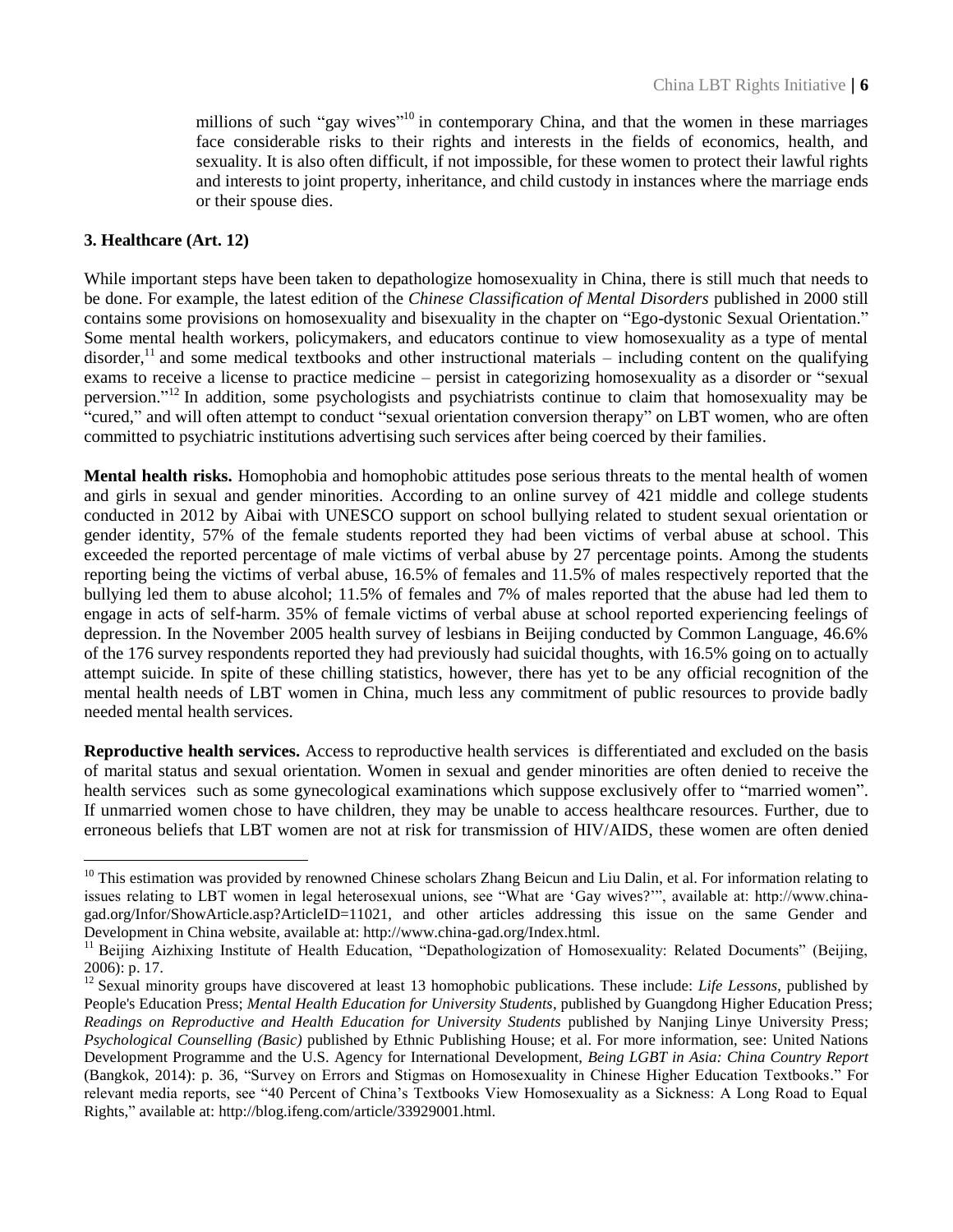necessary educational information.

 $\overline{a}$ 

**Health services for transwomen.** Transwomen face considerable barriers to receiving proper healthcare. In most cases, it is extremely difficult for transgender individuals to receive or afford hormone replacement therapy and sex reassignment surgery. Extremely high standards were set for patients requesting surgery, as laid out in the draft version of the *Regulations on Sex Reassignment Surgery Technical Management* (2009) produced by the Ministry of Health. In contradiction of international standards, according to these regulations, patients have to demonstrate that they have been clinically diagnosed with gender identity disorder; have attempted therapy or counseling for a minimum of five years; and all patients must to solicit permission from family members before the procedure can be approved – even patients who have reached adulthood. Following sex reassignment surgery, obstacles remain that prevent transwomen from living mentally and physically healthy lifestyles. For example, post-operation transwomen cannot have the gender information on their educational documents altered, which intensifies the pressures they feel as part of the process of full gender transition – in addition to having very limited access to mental health services and counseling. Further, because transwomen suffer so severely from workplace discrimination, many lack employment alternatives and enter the sex trade. Persistent social discrimination, transphobia, and internalized feelings of helplessness and victimization subsequently impair or prevent these women from seeking medical assistance to prevent or treat sexually transmitted infections, including  $HIV/AIDS.<sup>13</sup>$ 

#### **4. Violence against Women in Sexual and Gender Minorities**

Violence against women in sexual and gender minorities is omnipresent, occurring within the family, educational institutions, places of employment, public spaces, and state agencies alike. However, to date, China lacks systematic, comprehensive sex-disaggregated data on violence, let alone violence on the basis of sexual orientation and gender identity.

**Domestic violence.** In 2009, Common Language leveraged support from the Anti-domestic Violence Network (an NGO) to conduct a survey in eight cities across China seeking to assess trends in domestic violence perpetrated against lesbians. 69% of survey respondents reported that they had experienced some form and degree of violence from family members as a result of their sexual orientation. Nearly half of respondents reported being physically assaulted by their parents. Other reported forms of domestic abuse included: threats from parents to disown the respondent or commit suicide or self-harm; stalking and otherwise restricting personal freedom; threatening or using violence to force respondents to undergo conversion therapy; beating respondents; restricting financial resources; forcing respondents to end their LBT relationship(s); forcing respondents to enter a heterosexual marriage; and forcing respondents to engage in heterosexual intercourse ("corrective rape"). In the context of heterosexual marriage, women in gender and sexual minorities frequently reported instances of marital rape; being blackmailed by their current or former spouses to relinquish control of joint property, finances, or custody of children; in divorce proceedings, being forced to accept severe restrictions on their ability to have custody or visitation rights to their child; and on occasion, being threatened with or enduring physical violence from an exhusband.

**State actor violence.** A considerable number of transwomen become sex workers as a result of a lack of viable employment opportunities or other livelihood. Facing the double stigma of being both a transgender woman as well as a sex worker, these individuals are particularly vulnerable and susceptible to suffering from discrimination and violence at the hands of their clients, often resulting in transmission of HIV/AIDS and other sexually transmitted infections. This vulnerability extends to improper treatment at the hands of police, who disproportionately fine or punish transwomen under charges of prostitution. Beyond formal detention and arrest,

<sup>&</sup>lt;sup>13</sup> According to statistics provided on the Transgender Awareness in China website, more than 20,000 transgender individuals currently engage in sex work in China. For more information, a Tengxun Independent Documentary regarding transwomen engaging in sex work can be found on the same website: http://www.tsinchina.com/a/201308/29123.shtml.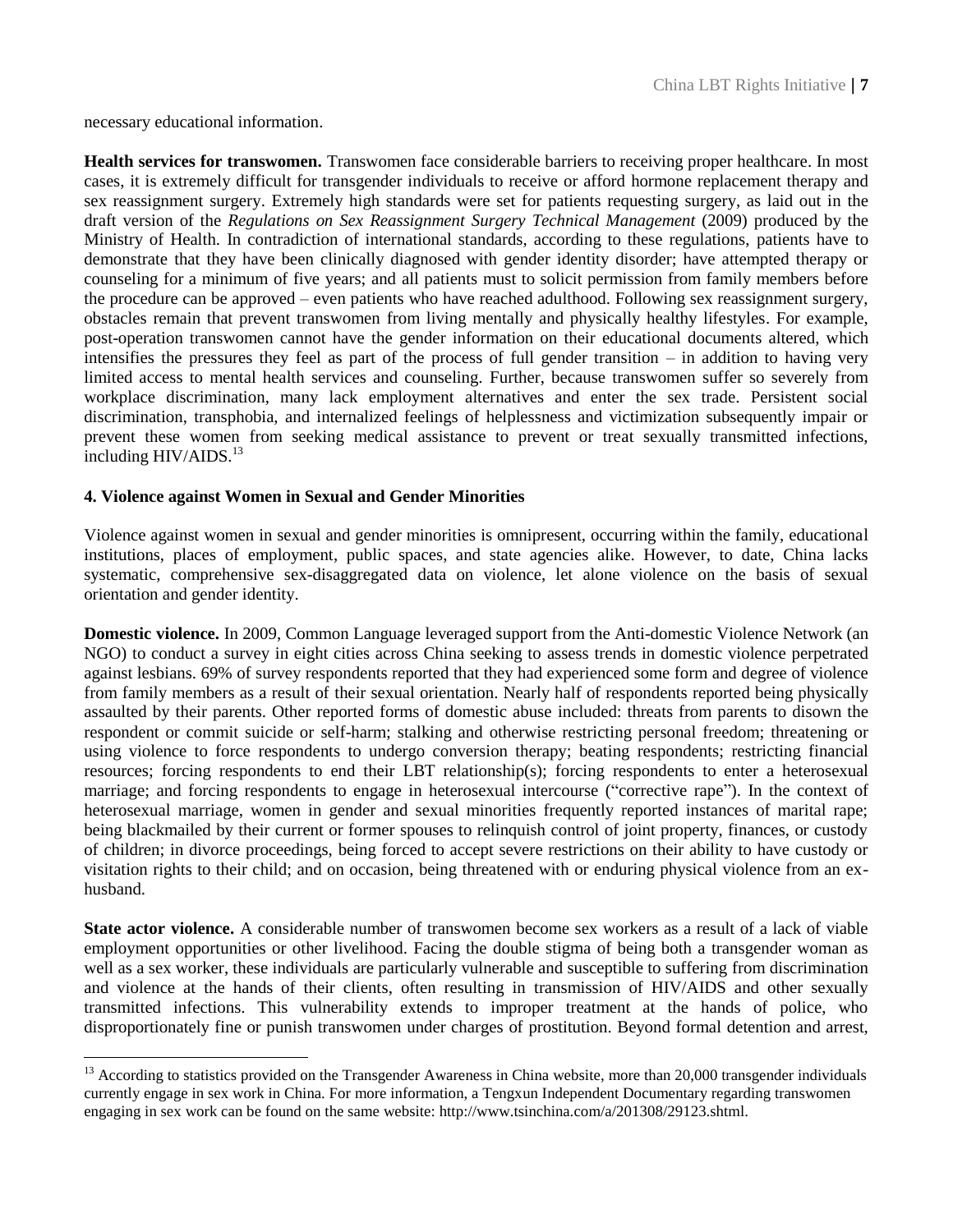transwomen sex workers are also at high risk of being transferred into the "custody and education" system, which is rife with rights abuses. Calls to abolish the custody and education system (follow the example of as abolishing the reeducation through labor system) have been growing in volume and intensity in recent years.<sup>14</sup> The "custody" and Education system gives the police sole authority to commit the accused to 6 months to 2 years imprisonment, with no oversight from the prosecutors or courts. Further, within the system, sex workers far outnumber clients, making the "Custody and Education "system one that discriminates against and impacts women<sup>15</sup>.

**Secondary victimization.** "Secondary victimization" refers to the intentional or unintentional harm committed against a victim of a prior crime by state actors or service providers providing assistance in the wake of the original offense. Secondary victimization occurs when state actors or service providers actively discriminate against a victim's sexual orientation or gender expression, or when the services or assistance they offer instead aggravates or fails to stop the original criminal behavior.. A well-publicized recent example of secondary victimization occurred when an adult lesbian in Changchun city, Jilin province was physically forced by police to return to her parents' custody, even after she had reported her parents to local authorities for physically abusing her and her girlfriend. This case has attracted attention from a number of women's rights organizations, including LBT organizations. Since being returned to her parents' custody, no further contact has been made with the victim. It is feared she is being held under house arrest against her will $16$ 

### **POLICY RECOMMENDATIONS**

 $\overline{a}$ 

To improve the implementation of the CEDAW, promote gender equality, and fight discrimination, the authors urge the Chinese government to adopt the following measures:

- 1. Pass laws and policies that clearly define sex- and gender-based discrimination and prohibit discrimination on the basis of sexual orientation and gender identity. Specific measures may include:
	- i. Establish a comprehensive anti-discrimination law.
	- ii. Amend existing laws to improve measures for relief and redress to strengthen and supplement the anti-discrimination provisions in existing regulations to specifically include sexual orientation and gender identity discrimination.
	- iii. Establish state mechanisms to promote equality, and have an equal opportunity Committee or similar institution supervise law enforcement as it handles complaints in cases of discrimination.
	- iv. Further collect sex/gender-disaggregated statistics and data, and make these data available to citizens and civil society organizations;
	- v. Abolish discrimination against LBT women in *de facto* marriages, including extending recognition of marriages between LBT women performed in other countries. In accordance with the recommendations of the CEDAW Committee, if LBT women are not already in a legal marriage with another individual, the government should consider recognizing partnerships between LBT women, and extend protections to any children already born or adopted into these unions.
	- vi. Provide legal recognition to and support NGOs supporting women in sexual and gender minorities. Allow these organizations to participate in public debate and policymaking processes, provide social services, and implement anti-discrimination public education initiatives.
- 2. Eliminate stereotyping on the basis of sexual orientation and gender identity. Establish clear mechanisms

<sup>&</sup>lt;sup>14</sup> Caixin Magazine, "108 academics and lawyers sign joint declaration to end the system of custody and education," 5 May 2014, http://china.caixin.com/2014-05-05/100673246\_all.html

<sup>15</sup> Asia Catalyst: "Custody and Education: Arbitrary Detention for Female Sex Workers in China"*,* Dec. 2013,

http://asiacatalyst.org/blog/AsiaCatalyst\_CustodyEducation2013-12-EN.pdf

<sup>&</sup>lt;sup>16</sup> See, *inter alia, Caixin* magazine, "An example of a 'mentally ill' young lesbian," 19 October 2012, [http://china.caixin.com/2012-10-19/100449815\\_all.html](http://china.caixin.com/2012-10-19/100449815_all.html)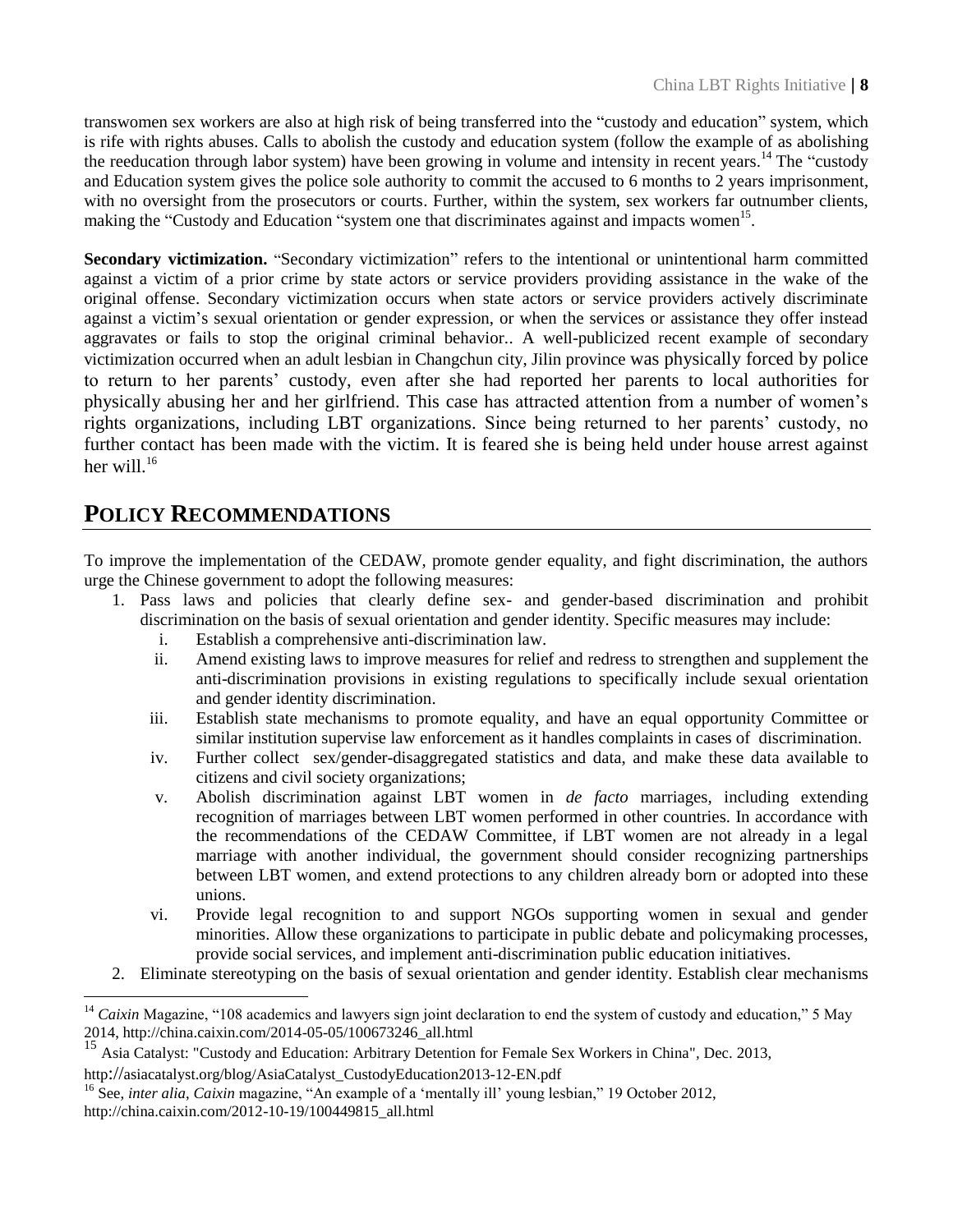to hold educational institutions, media outlets, and employers accountable and legally responsible for infringement. Specific measures may include:

- i. Increase sensitivity and responsiveness towards discrimination on the basis of sexual orientation and gender identity among educators, employers, and media representatives at all levels. This includes changing heteronormative stereotyping of marriage.
- ii. Encourage educational institutions, enterprises, and NGOs to draw up and commit to agreements to eliminate discrimination on the basis of sexual orientation, gender identity, and gender expression. In particular, strengthen laws and policies that hold state agencies and enterprises accountable for enforcing gender equality and opposing discrimination.
- iii. Pass a new law to ensure universal access to education that promotes gender equality. Before passing new legislation, it may be necessary to amend the 2008 regulation, "Guidance on the Essential Points of Health Education in Middle and Elementary Schools," to ensure students have universal access to comprehensive sexuality education that promotes values of respect for human rights, tolerance, gender equality and non-violence for all, in and out of schools.
- iv. Provide training to instructors and other employees in educational institutions to eliminate discrimination against students in sexual and gender minorities by increasing recognition of and sensitivity to gender equality, sexual orientation, and gender identity issues.
- v. Repeal policies and practices by educational institutions that may cause discrimination, especially the policy of preventing changes to the gender assignations on diplomas and certificates to reduce barriers faced by transgender individuals who have undergone sexual reassignment surgery in seeking or continuing employment using their educational credentials.
- vi. Revise and edit medical and psychological educational materials that do not conform with the principles of gender equality or fail to recognize the depathologization of homosexuality.
- 3. Expand access to health services by women in sexual and gender minorities, and continue the process of ensuring homosexuality is no longer pathologized. Specific measures may include:
	- i. Revise the *Chinese Classification of Mental Disorders* to ensure it conforms with international standards regarding sexual orientation and gender identity.
	- ii. Edit provisions in the *Mental Health Law of the People's Republic of China* (2013) and the revised draft of the *Regulations on Sex Reassignment Surgery Technical Management* (2009) and adjust implementation practices to ensure women in sexual and gender minorities in China are no longer coerced into conversion therapy or other harmful medical practices based on patients' sexual orientation or gender identity.
	- iii. Identify and respond to the healthcare needs of women in sexual and gender minorities. Ensure that LBT women are not denied care on the basis of their marital status, sexual orientation, or gender identity. Support public mental health service provision to women in sexual and gender minorities.
- 4. Take comprehensive steps to eliminate all forms of violence against women in sexual and gender minorities. Enact initiatives to promote the coordinated response of various institutions to eliminate violence within family units, schools, places of employment, public spaces, and state agencies. Specific measures may include:
	- i. Pass national legislation on domestic violence, and take a broad definition of "family members" to ensure legal protections extend to homosexual partnerships and other non-traditional domestic units. Ensure adequate channels for women, including women in gender and sexual minorities, to participate in the drafting process.
	- ii. Establish mechanisms to prevent and combat bullying on the basis of sexual orientation, gender identity, and gender expression in schools and places of employment.
	- iii. Set up guidelines and train state actors to improve their skills in handling cases of violence involving domestic and other forms of violence perpetrated against women in sexual and gender minorities. In particular, judges, prosecutors, police, educators, and service providers should ensure their capacity to process and adjudicate these cases and avoid secondary victimization.
	- iv. Eliminate the "Custody and Education" system of punishment, which is against the Constitution